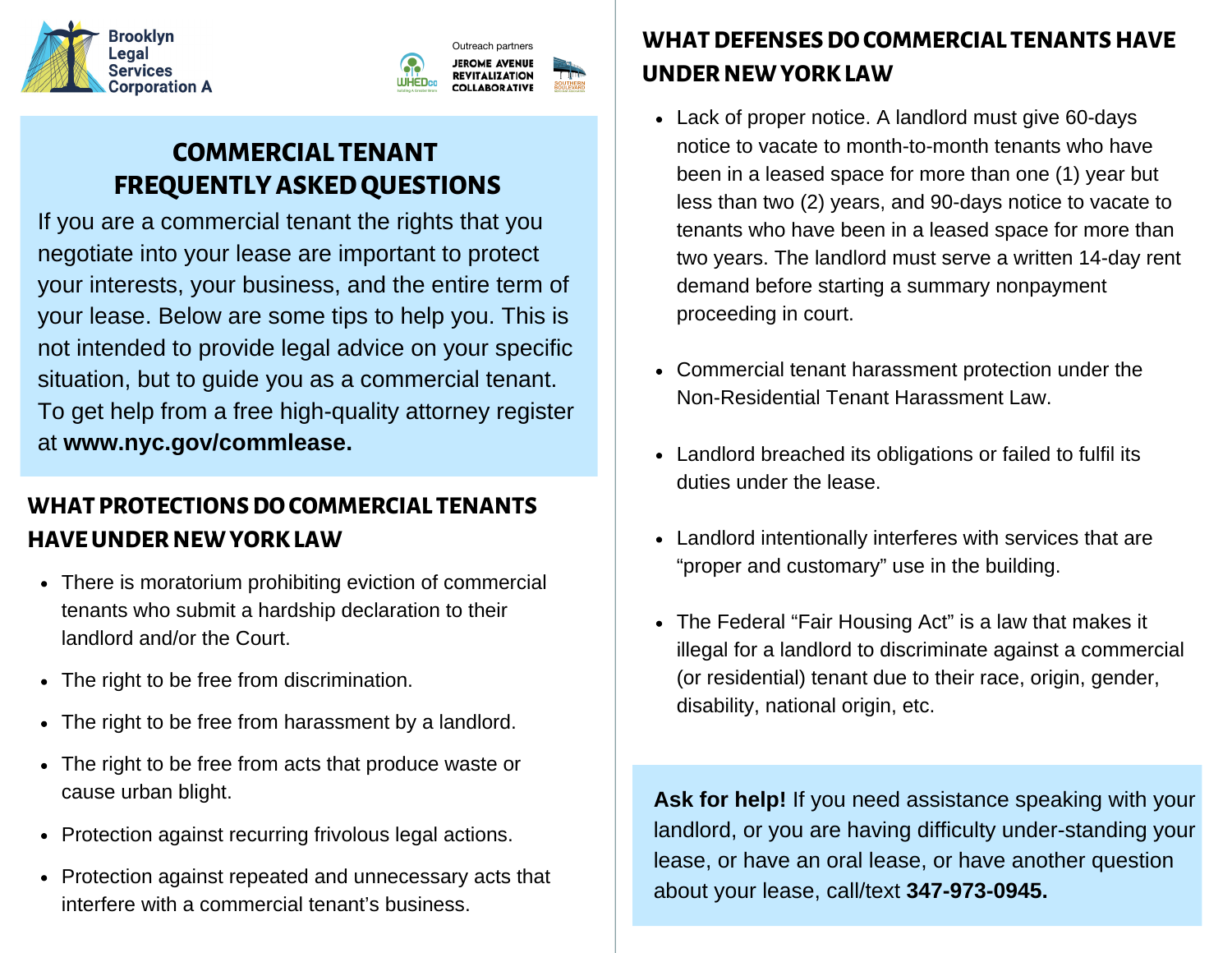### **WHAT SHOULDYOUDOIF YOURECEIVEA NOTICE FROM THE LANDLORD INCREASING RENT**

- Read the notice.
	- If necessary, dispute the notice in writing stating something like, "I dispute the validity, accuracy or enforceability of this notice dated [00/00/0000] and the demands made in this notice are unenforceable, inaccurate, invalid and or erroneous."

Look for these types of provisions in your lease:

- Lease Term and Rent: The base rent and timeline sections of your lease should state the rent amount. The landlord cannot change this amount unless the lease allows or your lease has expired and there is a new amount due for staying beyond your rental period.
- Rental Adjustment and Additional Rent: This section of your lease may state whether the landlord is allowed to raise your rent for charges other than the based rent, for example, taxes.
- Renewal Option: Check to see any changes to your rent if you renew your lease.

**DO NOT** sign and return the notice.

**DO NOT** pay the increased rent amount without reviewing your lease and seeking assistance.

**DO NOT** pay the increased rent amount if you have not signed a renewal lease.

**DO NOT** ignore the notice.

#### **NEED HELP?**

If you need assistance speaking with your landlord, or you are having difficulty under-standing your lease, or have an oral lease, or have another question about your lease, **call/text: 347-973-0945**

### **WHAT SHOULDYOUIF YOURBUSINESS IS SUFFERING AND YOU CANNOT AFFORD RENT**

 $\mathcal{J}$ Consider your goals:

- Do I want to renegotiate the rental amount?
- Do I want to sublease the space?
- Do I want to assign the lease?
- Do I want to terminate the lease?

Look for these types of provisions in your lease:

- Assignment, Subletting and Transferring: Look to see if you are allowed to have someone take your place. Or Do you have to get permission from your landlord? What are your remaining liabilities if you assign?
- Termination: Look here to see if you are allowed to end the lease and under what circumstances.
- Surrender: Look here to determine what you are required to do before leaving the property.
- Notice: Determine if you have to notify your landlord, when (is there a time period you have to notify by), how (is it in writing), and where (there a specific address to send notices)?

Consider approaching your landlord to discuss renegotiating the lease or a payment plan. Make sure any agreement you reach with the landlord is in writing.

**DO NOT** stop paying rent without speaking with an attorney and your landlord.

**DO NOT** abandon the space without speaking with an attorney.

#### **NEED HELP?**

If you need assistance speaking with your landlord, or you are having difficulty under-standing your lease, or have an oral lease, or have another question about your lease, **call/text: 347-973-0945**